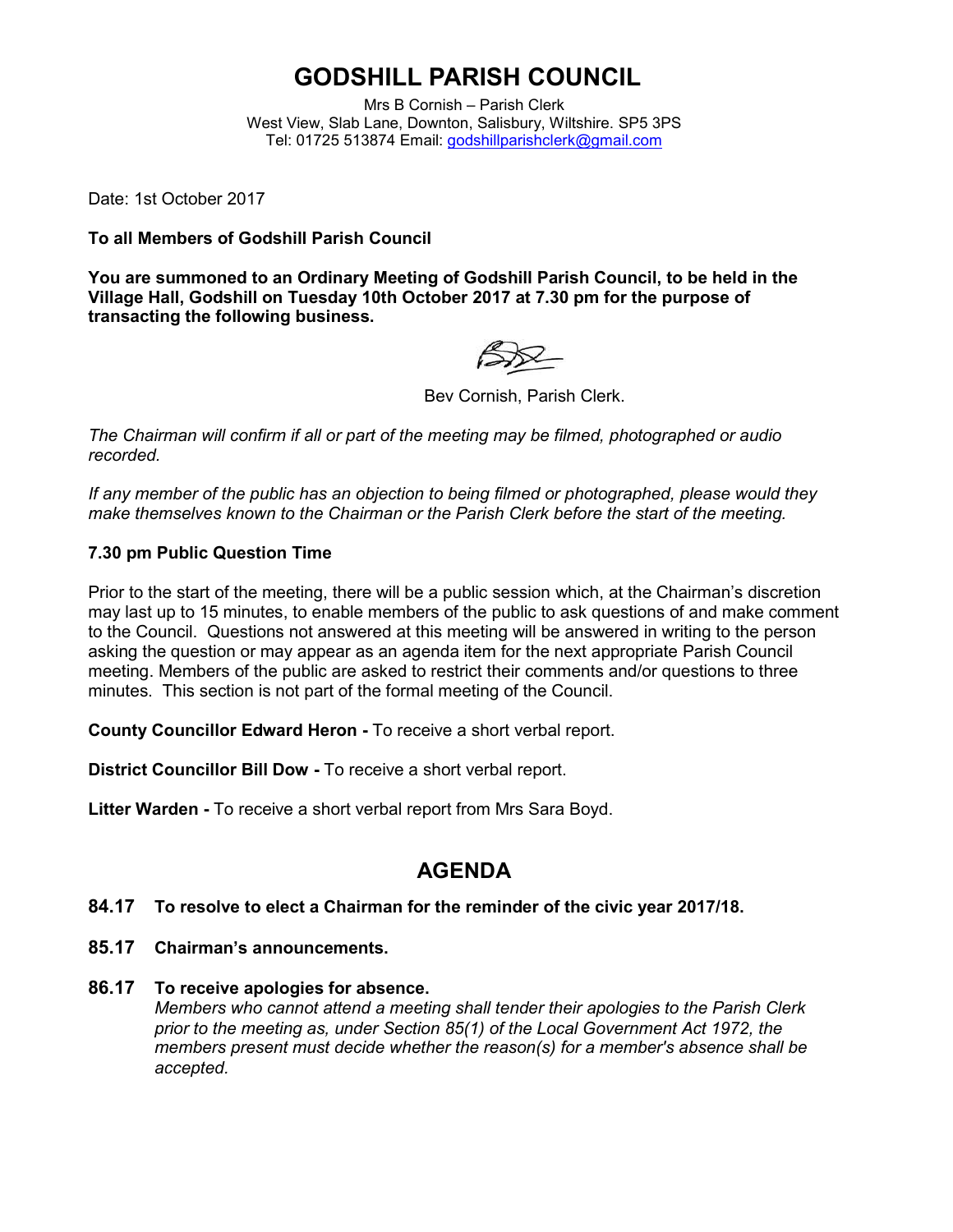# **AGENDA**

### **87.17 Declarations of Interest:**

- a. To receive **Declarations of Interest** in respect of matters contained in this agenda, in accordance with the provisions of the Localism Act 2011 in respect of members and in accordance with the provisions of the Local Government Act 1972 in respect of officers.
- b. To consider any **Dispensation Requests** received by the Parish Clerk and not previously considered.
- **88.17 To resolve to approve the Minutes of the Ordinary Meeting held on 12th September 2017.**
- **89.17 To resolve to note Clerk's Report providing information on recent issues and work completed.**
- **90.17 Planning and Tree Works Applications:**

**Application No. CONS/17/0807 The House on the Hill, Blissford Road, Blissford** - Fell 1 x Conifer tree Fell 1 x Silver Birch tree

**Application No. CONS/17/0854 Wayside, Southampton Road, Godshill** - Fell 1 x Oak tree

**Application No. CONS/17/0907 Mayfield House, Blissford Road, Blissford -** Prune 1 x Oak tree, Pollard 1 x Willow tree, Prune 3 x Silver Birch tree, Fell 2 x Silver Birch trees.

- **91.17 To consider and resolve to agree a formal response to be submitted to the Directors of Away Resorts on the 'Exhibition of Future Ideas for Sandy Balls' held on Tuesday 12th September.**
- **92.17 To resolve to purchase a selection of native hedging plants from Landford Trees plus planting materials and planting sleeves up to the value of £400 for the purpose of planting up the northern boundary of the Village Hall Car Park in accordance with the New Forest National Park Authority's Native Species Hedgerow Planting Guide.**
- **93.17 To resolve to approve and authorise two additional signatories to be added to the Bank Mandate for the Parish Council's Bank Account.**
- **94.17 To resolve to approve new Parish Council representatives for:**
	- **1. The NFNPA's Western Escarpment Steering Group.**
	- **2. The New Forest Consultative Panel.**
	- **3. Sandy Balls Holiday Park.**
- **95.17 To consider a request from the New Forest National Park Authority for Godshill Parish Council to provide a financial contribution towards the funding of the New Forest Rangers.**